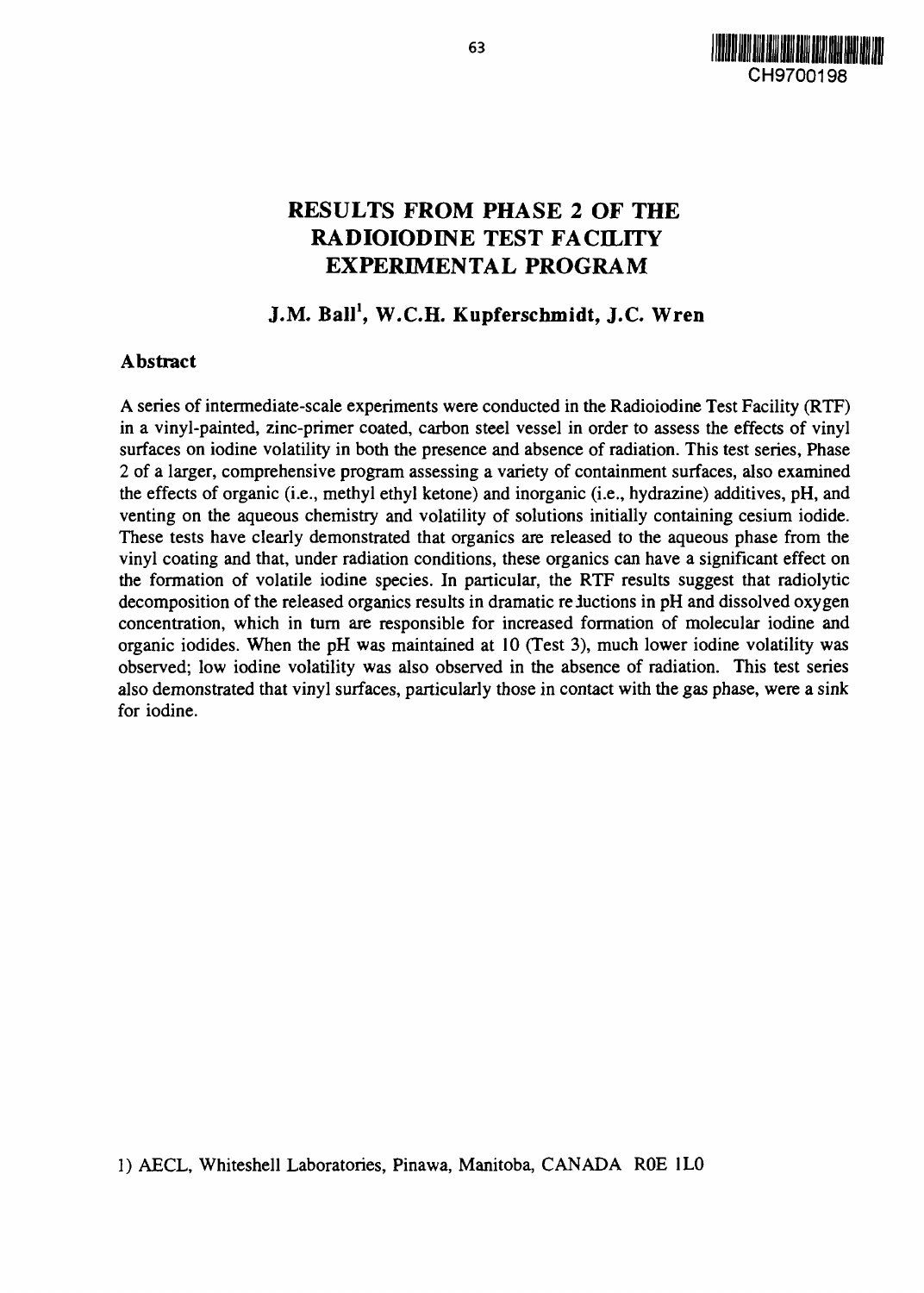# **1. INTRODUCTION**

The Radioiodine Test Facility (RTF) at Whiteshell Laboratories was designed for the purpose of conducting integrated tests to provide information on both the chemical and physical behaviour of iodine in containment under accident conditions. The objectives of the program are to confirm that safety and licensing assumptions regarding iodine releases are conservative, to identify unforseen phenomena that may not be evident from separate-effects tests, to provide data for model development, and to test proposed accident management strategies.

The Phase 1 RTF experimental program [1], which examined iodine volatility in a zinc-primed, carbon steel vessel, demonstrated that kinetic processes play the most important role in determining iodine volatility in accident conditions. Results from this test series identified several factors that significantly influence the speciation and distribution of iodine. These were pH, radiation, the presence of organic and inorganic impurities in the aqueous phase, and the adsorption of iodine on containment surfaces.

The Phase 2 experimental program continued the examination of the effects of containment surfaces on iodine volatility. In this test series, the interior of the RTF's main vessel (see Figure 1) was painted with a vinyl-chloride, vinyl-acetate co-polymer. Test 1 was an "all effects" test, in which iodine volatility was examined at various pH values. The effects of venting the gas phase through TEDA (triethylene-diamine)-impregnated charcoal, and the influence of methyl ethyl ketone (MEK), and hydrazine additives on iodine volatility in the presence of radiation were also studied. Test 2, which was performed in the absence of radiation, examined the relative contribution of thermal processes to iodine volatility under the same conditions. In Test 3, the effect of maintaining a high aqueous pH was demonstrated by performing the entire test at a pH of 10. Finally, because Tests 1 to 3 indicated that substantial amounts of organic material were released to the aqueous phase from vinyl paint, a fourth test was performed in which the vinyl paint was aged 12 months prior to the test; for the earlier tests, the coating was aged for approximately 3 months. This fourth test was to ascertain the role that solvent residues from the paint application played in contributing to the observed organic concentration.

This document provides experimental results of each of the Phase 2 tests, with identification of the major trends observed, and a rationalization of some of the key findings. Conclusions regarding the influence of organic-based coatings on iodine volatility are also discussed.

### **2. EXPERIMENTAL PROCEDURES**

A detailed description of the Radioiodine Test Facility, and of the analytical procedures used in each experiment, is given in References 1 and 2. For these experiments, data such as pH, oxidation-reduction potential and hydrogen concentration were collected automatically by online sensors. The concentration of iodine in the gas phase was also measured on-line, using the automated airborne iodine sampler (AAIS) [3], whereas aqueous iodine concentrations were measured on-line by a gamma counter installed in the aqueous sampling loop. During each test, off-line samples were also taken for the analysis of anions, hydrogen peroxide, organic compounds and iodine speciation. Iodine speciation measurements in the gas phase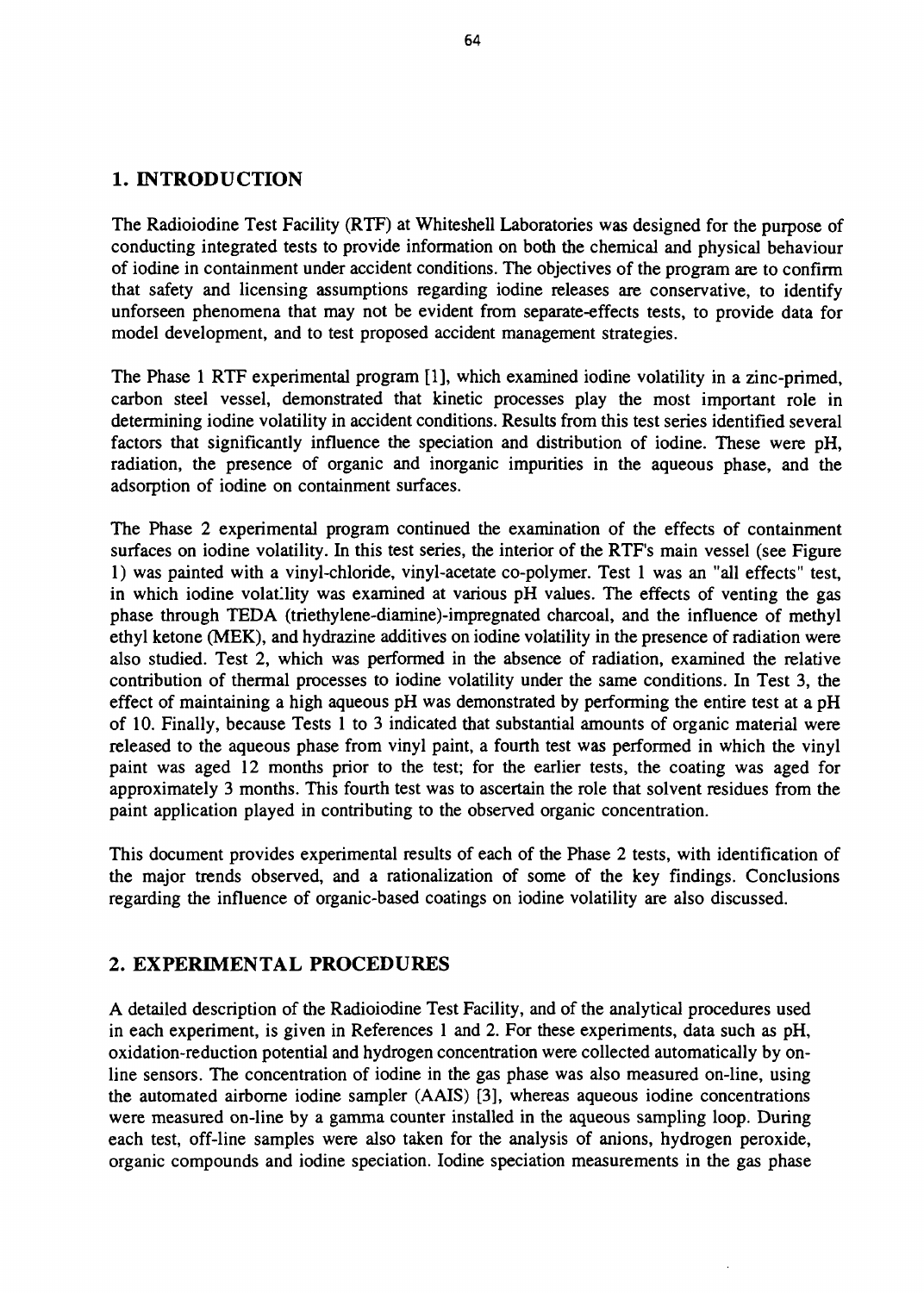were performed by passing a gas sample from the gas ventilation loop through a syringe and into a length of teflon tubing containing species-selective adsorbents [4]. Aqueous iodine speciation measurements were performed using a series of solvent extractions, followed by radiochemical analysis of the various separated fractions.

Before each test, the carbon steel vessel  $(350 \text{ dm}^3)$  was dry sandblasted. Application of a zinc-primer base (Carboline Zinc 2 Nuclear Grade Grey) followed. Intervinux HB paint was then applied in two stages: first as a wet, thin overcoat, and then after 24 h, as a thicker (125 um) overcoat. The typical curing period for the paint was approximately 3 months, with the exception of Test 4, in which the coating was aged for 12 months. Coupons painted with the same paint were placed in the main vessel during the test to estimate deposition of iodine on surfaces. These were cylindrical in geometry  $(5.7 \text{ cm}^2 \text{ each})$ . Typically, three coupons were suspended in the gas phase, and three were placed on the floor of the vessel.

One day prior to the addition of <sup>131</sup>I-labelled CsI solution, and several days after the installation of the  ${}^{60}Co$  source, the main vessel was rinsed with distilled water several times using the spray header. A 25 dm<sup>3</sup> water charge was then added and recirculated through the on-line loops for approximately 18 h. This solution was then discarded and a fresh 25 dm<sup>3</sup> water charge was subsequently added. The gas phase was then purged for 2 h with ultra-pure air at 10  $\text{dm}^3$ -min<sup>-3</sup> before the addition of the <sup>131</sup>I-labelled CsI solution. Gas and aqueous phase samples were also taken for analysis by gas chromatography and high performance liquid chromatography (HPLC) prior to addition of the tracer solution.

The <sup>131</sup>I-labelled tracer was purchased as NaI in 0.05 mol·dm<sup>-3</sup> NaOH. A CsI solution of the appropriate concentration was prepared and adjusted to pH 10, and the iodine tracer subsequently added. The solution was then purged with argon  $(0.003 \text{ dm}^3 \cdot \text{min}^{-1})$  for 18 h, and analyzed for  $\Gamma$ ,  $I_2$ ,  $IO_3$  and organic iodides. Transfer of the tracer-labelled solution to the main vessel was accomplished by the use of an appropriately sized stainless steel container equipped with swagelok "quick-connectors", which facilitated easy and rapid introduction of the solution to the RTF's main vessel via the aqueous sampling loop.

Additives (i.e., methyl ethyl ketone (MEK) and hydrazine  $(N_2H_4)$ ) were introduced into the aqueous phase of the main vessel, also via the aqueous sampling loop, using syringes with swagelok connections. The loop was then flushed with distilled water. In Tests 1 and 2, pH was adjusted by manual additions of 0.1 mol $\cdot$ dm<sup>-3</sup>  $\text{H}_2$ SO<sub>4</sub> or LiOH. In Tests 3 and 4, pH was controlled using a computer-operated pH control system, which controlled syringe pumps containing  $H_2SO_4$  and LiOH.

The gas ventilation loop of the RTF contains a TEDA (triethylene-diamine)-impregnated charcoal trap, holding approximately 400 g of the charcoal, which can be valved in and out of the loop. Two venting procedures were used during this test series. The first, designated as a charcoal filter test, involved recirculating the gas phase through the gas ventilation loop, thereby maintaining a closed system. The second procedure, designated as a direct vent, was perfomed by exhausting the gas phase through the charcoal filter while maintaining the pressure within the RTF's main vessel by adding ultra-pure air.

Table 1 gives a brief description of the Phase 2 test matrix and Table 2 outlines the general operating conditions.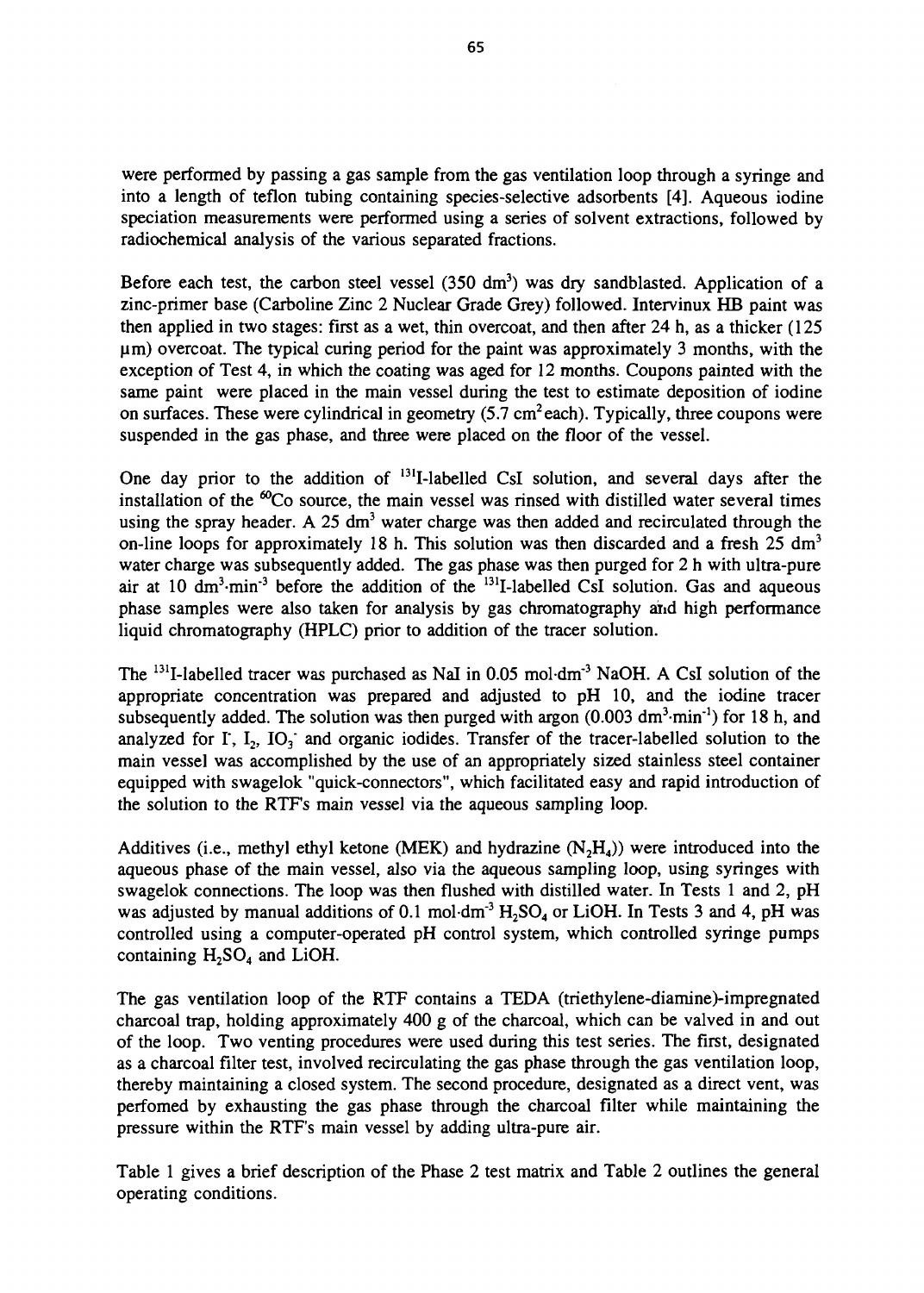| Test           | Radiation<br>Source <sup>*</sup>                              | pH                            | additives         | venting | desorption stages<br>(latter stage of test) |
|----------------|---------------------------------------------------------------|-------------------------------|-------------------|---------|---------------------------------------------|
|                | 252 TBq ${}^{60}Co$<br>$1.7$ kGy $\cdot$ h <sup>-1</sup>      | initially 10,<br>uncontrolled | MEK.<br>hydrazine | yes     | pH controlled first at<br>8, then at 10     |
| $\overline{2}$ | none                                                          | initially 10,<br>uncontrolled | MEK,<br>hydrazine | yes     | pH controlled at 10                         |
| 3              | 210 TBq ${}^{\omega}$ Co<br>$1.3$ kGy $\cdot$ h <sup>-1</sup> | controlled at<br>10           | MEK,<br>hydrazine | yes     | pH controlled at 10                         |
| $\overline{4}$ | $187 \text{ TBq}^6$ Co<br>$1.2$ kGy $\cdot$ h <sup>-1</sup>   | initially 10,<br>uncontrolled | MEK.<br>hydrazine | yes     | pH controlled at 10                         |

## Table 1: Phase 2 Experimental Test Matrix

\* The average dose rate in the gas and aqueous phase, designated in Table 1, was determined based on Fricke dosimetry performed in 1989, with adjustments made for source decay over the three-year time span of the Phase 2 experimental program.

# Table 2: General Experimental Conditions

| <b>PARAMETER</b>             | <b>CONDITION</b>                                    |
|------------------------------|-----------------------------------------------------|
| Main Vessel                  | Vinyl-painted, zinc-primer coated<br>Carbon Steel   |
| <b>Operating Temperature</b> | $25^{\circ}$ C                                      |
| Initial Iodine Species       | $1 \times 10^{-5}$ mol $\cdot$ dm <sup>-3</sup> CsI |
| Initial pH                   | 10 (controlled or uncontrolled)                     |
| Aqueous Recirculation Loop   | $10 \text{ dm}^3 \cdot \text{min}^{-1}$             |
| Aqueous Sample Loop          | $1.0 \text{ dm}^3 \cdot \text{min}^{-1}$            |
| Gas Recirculation Loop       | $20 \text{ dm}^3$ -min <sup>-1</sup>                |
| Gas Ventilation Loop         | $0/10$ dm <sup>3</sup> ·min <sup>-1</sup>           |
| Aqueous Volume               | $25 \text{ dm}^3$                                   |
| Gaseous Volume               | $315 \text{ dm}^3$                                  |
| Aqueous Surface Area         | 5165 cm <sup>2</sup>                                |
| Gaseous Surface Area         | 22089 $cm2$                                         |
| Aqueous/Gas Boundary Area    | 3696 cm <sup>2</sup>                                |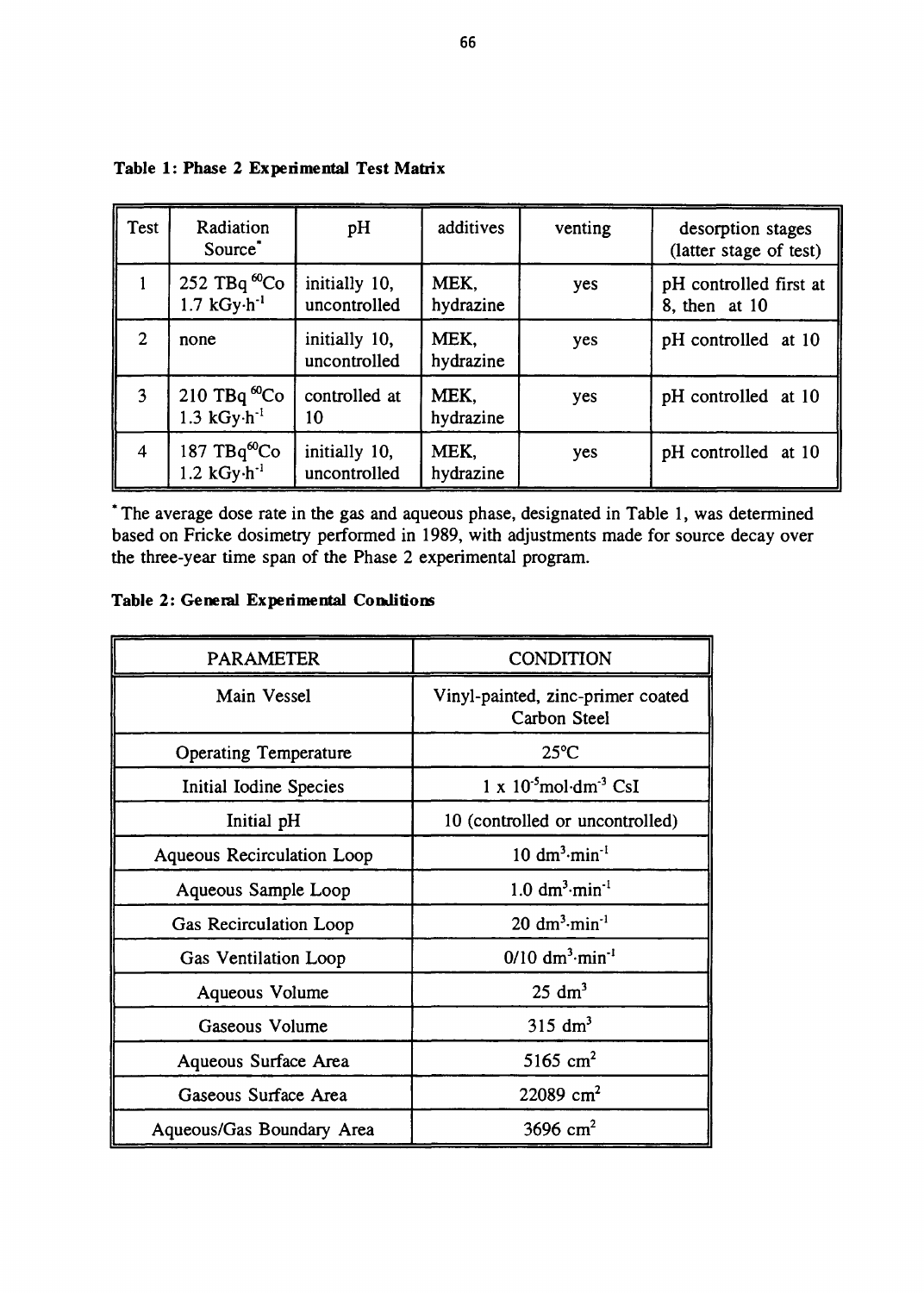# **3. RESULTS**

## **3.1 The Effect of Organic Impurities**

# **3.1.1 Initial Test Stages**

Table 3 summarizes the results from the initial stage of each test. This stage is defined as the period of time before venting, or intentional addition of impurities. Figure 2 shows the major differences observed in the gas phase iodine concentration in each of the four tests.

**Table 3: Summary of Results from Initial Test Stages**

| Test   | Maximum<br>$[I_{\rm g}]$ | Initial pH<br>change              | Initial DO<br>change | Gas Phase Speciation <sup>a</sup> |                        |                        |  |
|--------|--------------------------|-----------------------------------|----------------------|-----------------------------------|------------------------|------------------------|--|
|        | $(mod \overline{dm}^3)$  | $(0-50 h)$<br>(ppm)<br>$(0-50 h)$ |                      | 1 <sub>2</sub><br>$(\%)$          | <b>LMWRI</b><br>$(\%)$ | <b>HMWRI</b><br>$(\%)$ |  |
| Test 1 | $3.0 \times 10^{-9}$     | $10 - 6.5$                        | $8.2 - 4.1$          | 40-50                             | $20 - 25$              | $6-9$                  |  |
| Test 2 | 3.5 x $10^{-11}$         | $9.7 - 7.9$                       | $8.0 - 8.5$          | $6 - 25$                          | 60-80                  | $10 - 15$              |  |
| Test 3 | $2.0 \times 10^{-10}$    | 10; pH<br>controlled              | $3.6 - 1.3$          | $6 - 25$                          | 60-90                  | $4 - 15$               |  |
| Test 4 | $8.0 \times 10^{-9}$     | $10 - 4.6$                        | $6.1 - 1.2$          | 60-80                             | $20 - 40$              | $5 - 8$                |  |

<sup>a</sup> LMWRI: low molecular weight organic iodides - up to  $C_3H_7I$ .

HMWRI: high molecular weight organic iodides - larger than  $C_3H_7I$ .

Three important observations can be made regarding the behaviour of iodine during this stage of each test:

- 1. In the tests performed with radiation, there was a decrease in dissolved oxygen concentration during the first 20 h of the test. The pH also decreased if not controlled. Under these conditions, the gas phase iodine concentrations were 2 orders of magnitude higher than in the absence of radiation.
- $2.$ In the tests performed with radiation, iodine volatility was an order of magnitude lower when pH was controlled at 10 than when pH was not controlled [see Figure 2].
- In the absence of intentionally added organic impurities, a minimum of  $3.$ 25% and a maximum of 95% of the iodine in the gas phase was in the form of organic iodides. Aqueous phase organic iodide concentrations were often orders of magnitude higher than gas phase organic iodide concentrations observed at comparable times (see Figure 3).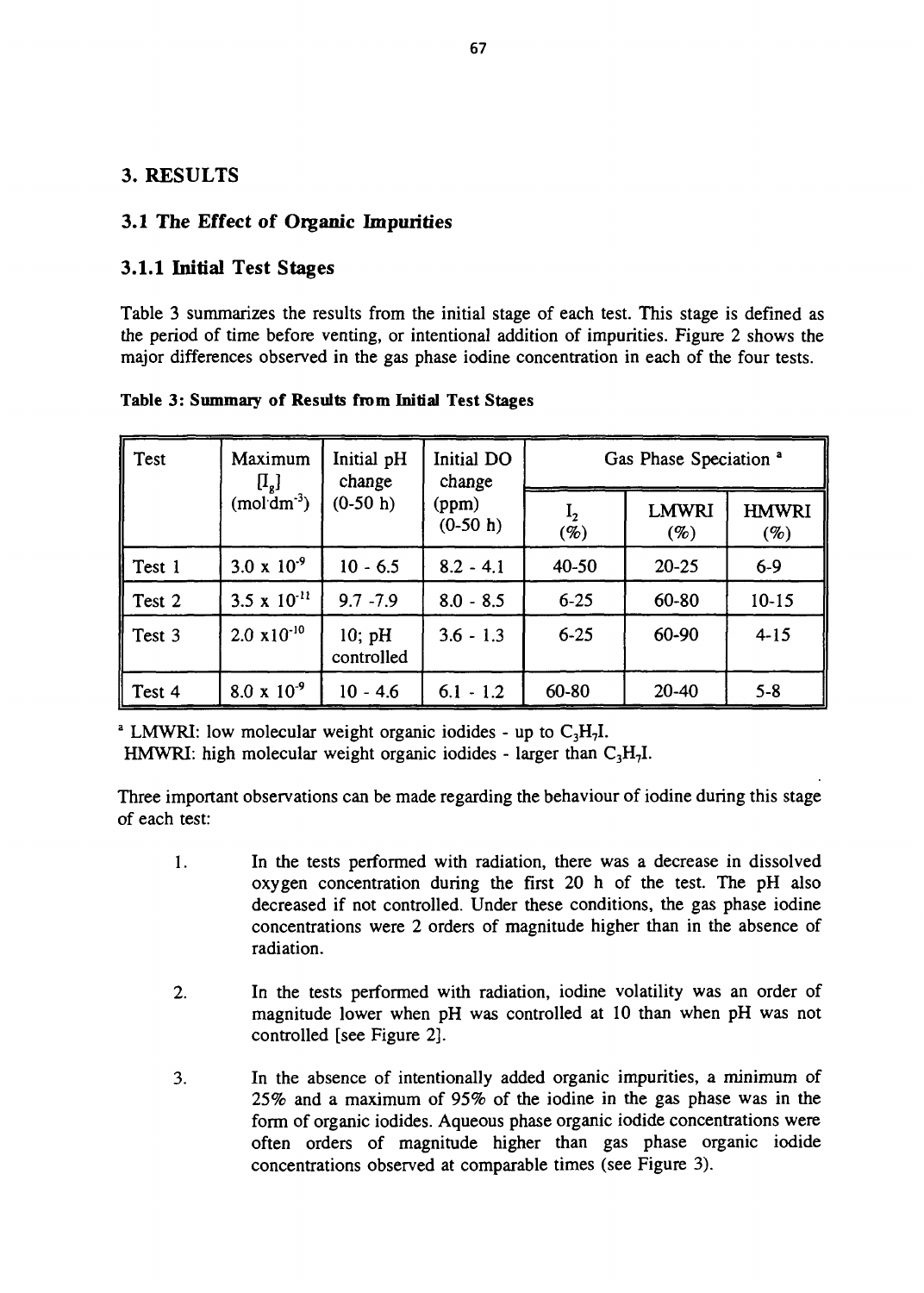# **3.1.2 Addition of Methyl Ethyl Ketone**

Methyl ethyl ketone (MEK), a thinner used in many paint applications, is one of many organic impurities that could be released to the aqueous phase from containment paints and was, therefore, chosen as an additive to assess the effect of organic impurities on iodine volatility. The pH and dissolved oxygen behaviour exhibited in Tests 1 and 4 when MEK was added (to give an initial aqueous phase concentration of 1 x  $10^{-3}$  mol $\cdot$ dm<sup>-3</sup>) (Table 4) was similar to that observed in the initial stages of each test. However the increase in gas phase iodine concentration as a result of these changes was more modest than that observed in the initial test stages, because the iodine inventory in the aqueous phase was significantly depleted by this time. The slight increases in the total gas phase iodine concentration were primarily due to an increase in the amount of organic iodides in the gas phase - that is, the fraction of organic iodides in the gas phase increased as a result of MEK addition.

In Test 3, where pH was maintained at 10, addition of MEK also resulted in a decrease in the dissolved oxygen concentration, and the amount of LiOH required to maintain the pH at 10 increased. A small increase in the gas phase iodine concentration was observed, which resulted primarily from an increase in the concentrations of organic iodides. In Test 2, which was performed without radiation, the concentration of organic iodide in the gas phase also increased subsequent to MEK addition. However, organic iodide concentrations increased steadily throughout the test in the absence of perturbations, such as venting, and it is difficult to assess whether MEK addition had any impact on this trend.

| <b>Test</b> | Change in Gas<br>Phase Iodine<br>Concentration | pH<br>Change | Dissolved<br>Oxygen<br>Change | Change in Gas Phase<br>Organic Iodide<br>Concentration |
|-------------|------------------------------------------------|--------------|-------------------------------|--------------------------------------------------------|
|             | increase                                       | decrease     | decrease                      | increase                                               |
| ◠           | increase                                       | no change    | no change                     | small increase                                         |
|             | increase                                       | controlled   | decrease                      | small increase                                         |
|             | increase                                       | decrease     | decrease                      | increase                                               |

**Table 4: Effects of Addition of** MEK

### **3.2 BEHAVIOUR OF IODINE WITH VENTING**

Venting of the gas phase was performed for each test to estimate the efficiency of TEDA-impregnated charcoal for removing iodine. In-test and post-test analysis of the adsorption of iodine on the charcoal revealed that 95% and 98% of the volatile iodine that passed through the recirculation loop was adsorbed on the charcoal filters in Tests 1 and 3, respectively. The remainder of the iodine was retained on the recirculation loop. In Test 4, the gas phase was vented by exhausting it through an external charcoal filter and replacing it with ultra-high purity air.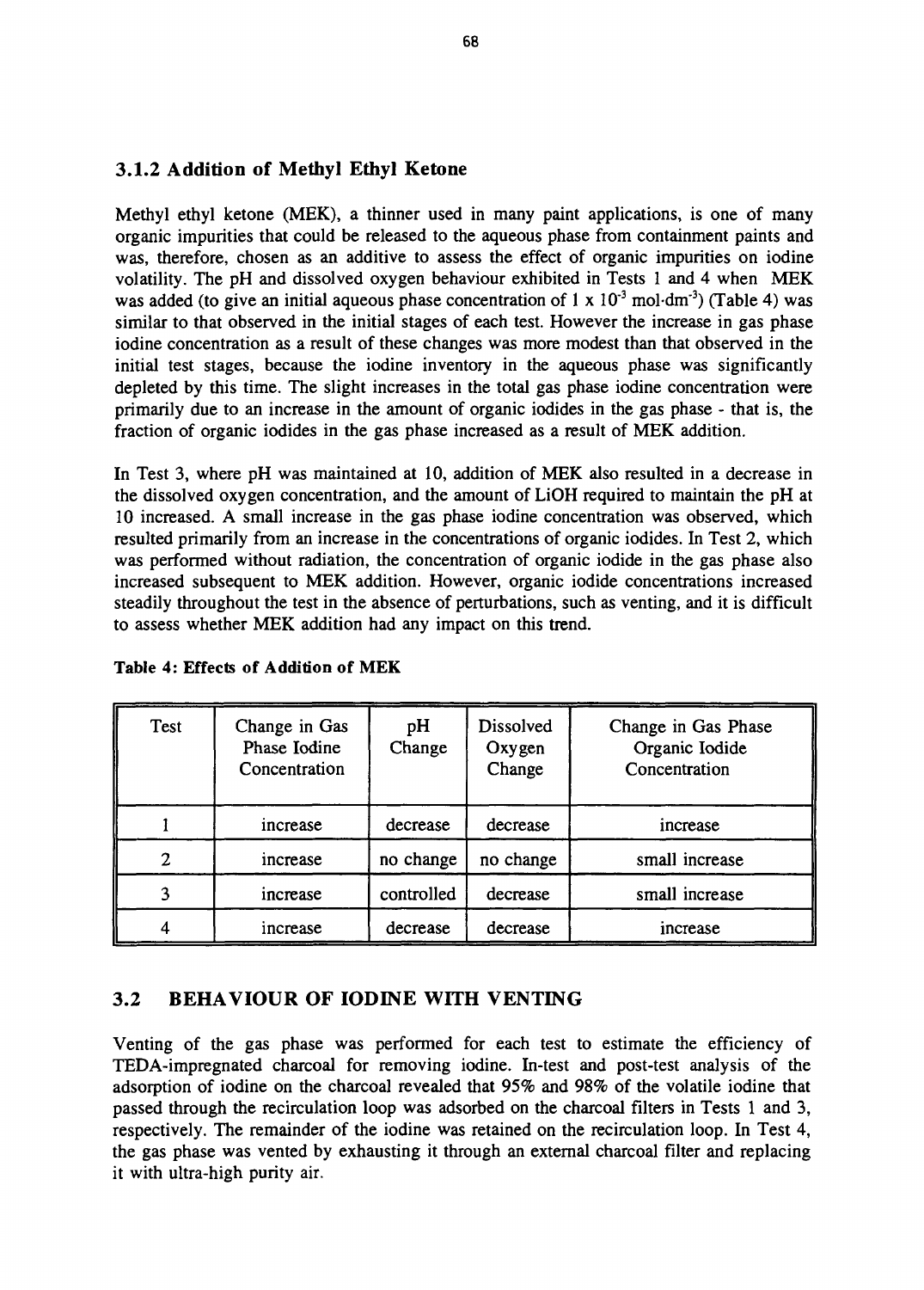In general, iodine speciation measurements performed on the gas phase indicated that venting decreased the concentration of all of the iodine fractions in the gas phase  $(I_2, LMWRI, I_1)$ HMWRI). However the fraction of the gas phase in the form of organic iodides decreased more than the fraction in the form of molecular iodine. This is consistent with  $I_2$  being replenished more rapidly during venting than were organic iodides.

# **3.3 Behaviour of Iodine with Hydrazine Addition**

In the presence of radiation, the addition of hydrazine resulted in a rapid decrease in the dissolved oxygen concentration and a transient increase in the gas phase iodine concentration. The time required for the dissolved oxygen concentration to recover to its steady-state value varied between 10 and 20 h. Addition of hydrazine in the presence of MEK produced similar dissolved oxygen and gas phase iodine concentration transients in Tests 1, 3 and 4. Although hydrazine addition resulted in a slight decrease in the dissolved oxygen concentration in the non-radiation test, no significant change in the gas phase iodine concentration was observed.

### **3.4 Adsorption of Iodine by Surfaces**

Table 5 summarizes the adsorption behaviour exhibited in each of the tests.

| Test   | Maximum<br>$\left[ \mathrm{I}_\mathrm{g} \right]$<br>$(mod \overline{dm}^3)$ | $\%$ $[I_i]^a$<br>lost to<br>surfaces | $%$ on<br>vinyl<br>paint <sup>a</sup> | $%$ on<br>other<br>surfaces | Loading on<br>Aqueous<br>Coupons<br>$(nmol·cm-2)$ | Loading on<br>Gas Coupons<br>$(nmol·cm-2)$ |
|--------|------------------------------------------------------------------------------|---------------------------------------|---------------------------------------|-----------------------------|---------------------------------------------------|--------------------------------------------|
| Test 1 | 3.0 $\times$ 10 <sup>-9</sup>                                                | 78                                    | 47                                    | 31                          | $>10$                                             | $>100$                                     |
| Test 2 | 3.5 $\times$ 10 <sup>-11</sup>                                               | 15                                    | 15                                    |                             | 32                                                |                                            |
| Test 3 | $2.0 \times 10^{-10}$                                                        |                                       | 4                                     |                             | 14                                                |                                            |
| Test 4 | $8.0 \times 10^{-9}$                                                         | 74                                    | 42                                    | 32                          | 27                                                | 344                                        |

#### Table 5: Summary of Adsorption **Behaviour**

<sup>a</sup> estimated by assuming that wall deposition was the same as that observed on coupons placed in the gas and aqueous phases.

In Tests 1 and 4, over 70% of the iodine initially added to the aqueous phase was adsorbed by surfaces. Analysis of the coupons, which were suspended in the main vessel during both these tests, indicated that less than half of the iodine losses were the result of adsorption of iodine on the vinyl paint; however it is likely that coupon loading underestimated the extent of vinyl surface deposition. For example, y-counting of the main vessel after Phase 2 - Test 4 indicated that deposition on the gas phase surfaces near the liquid-gas interface was approximately 10 times higher than that on the upper surface of the vessel (where the gas coupons were placed). Although analysis of sections of the gas recirculation and gas sampling loops revealed that there was considerable deposition on these surfaces during both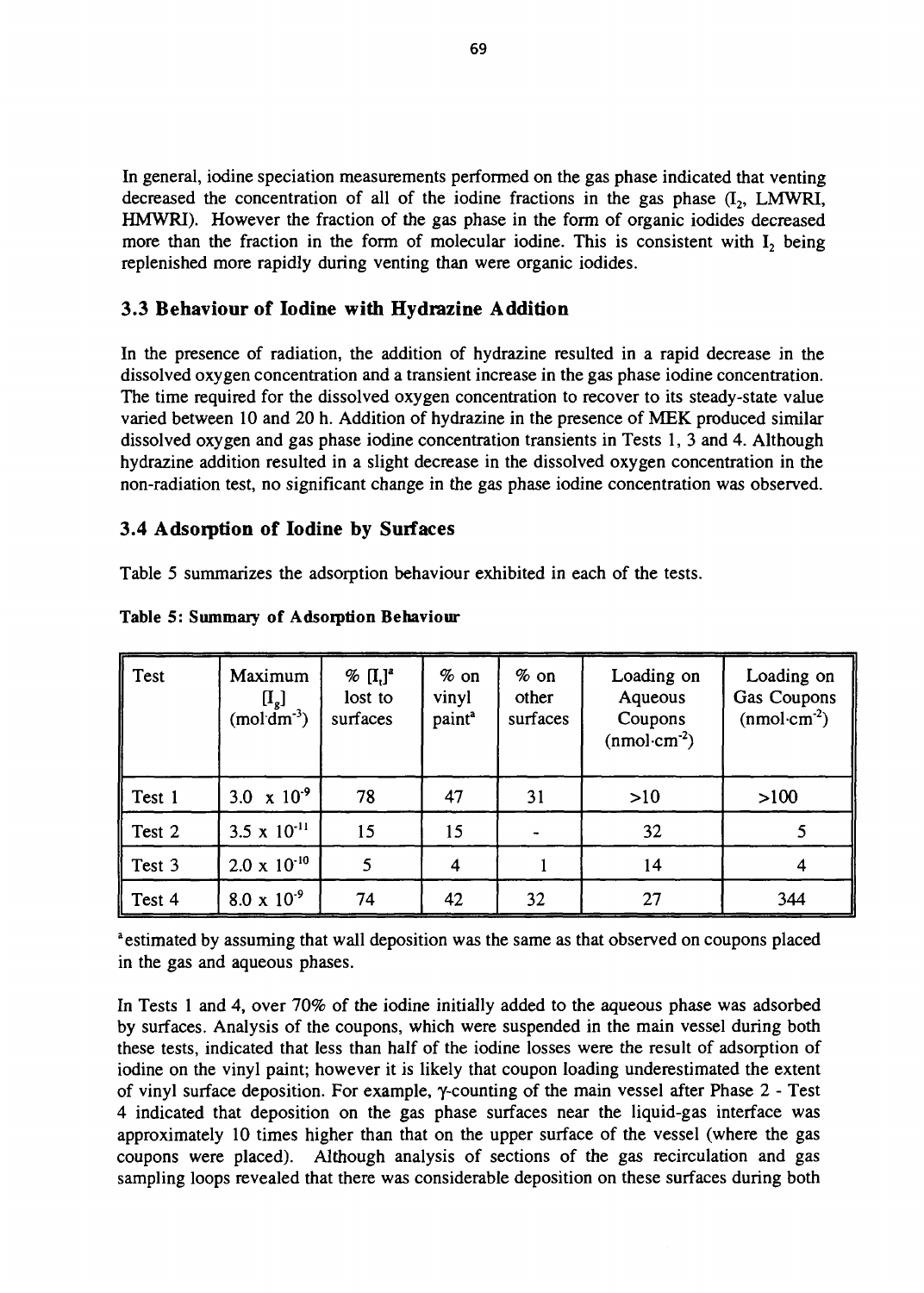tests as well, it is difficult to estimate the total amount of iodine adsorbed on these surfaces.

In Test 2, which had no radiation source, surface adsorption of iodine was much less than in the radiation tests. Surface loading in Test 3, a radiation test performed using pH control, was comparably low, despite the fact that total gas phase iodine concentrations were higher than in Test 2. Gas phase loadings observed in Test 3 compare well with those observed in bench-scale static deposition studies performed under radiation conditions at pH 9.4 [2].

Table 6 summarizes the iodine desorption behaviour observed in Tests 1, 2 and 4 when aqueous pH was increased during the latter stages of each test.

| Test                     | pH                                            | Gas Phase<br>Iodine<br>Concentration<br>$(nmol·dm-3)$ | Aqueous Iodine<br>Concentration<br>$(\mu \text{mol}\cdot \text{dm}^3)$ | Log<br>Partition<br>Coefficient<br>$[I_{\text{aq}}]/[I_{\text{g}}]$ | Desorbed<br>Iodine<br>$(\%)$ |
|--------------------------|-----------------------------------------------|-------------------------------------------------------|------------------------------------------------------------------------|---------------------------------------------------------------------|------------------------------|
|                          | $6.0 \rightarrow 7.5$<br>$7.5 \rightarrow 10$ | $0.7 \rightarrow 0.6$<br>$0.6 \rightarrow 0.4$        | $0.7 \rightarrow 0.9$<br>$0.9 \rightarrow 2.0$                         | $3.0 \rightarrow 3.2$<br>$3.2 \rightarrow 3.7$                      | ~13                          |
| $\overline{2}$           | $7.3 \rightarrow 10$                          | $0.7 \rightarrow 0.3$                                 | no significant<br>change                                               | $5.3 \rightarrow 5.7$                                               |                              |
| 3                        | 10                                            | 0.2                                                   | 9.0                                                                    | 4.6                                                                 |                              |
| $\overline{\mathcal{A}}$ | $6 \rightarrow 8$<br>$8 \rightarrow 10$       | $2.0 \rightarrow 1.0$<br>$1.0 \rightarrow 0.4$        | $1.2 \rightarrow 1.4$<br>$1.4 \rightarrow 2.6$                         | $2.7 \rightarrow 3.1$<br>$3.1 \rightarrow 3.8$                      | - 14                         |

Table 6: Summary of Desorption Behaviour

In general, increasing the aqueous phase pH resulted in a decrease in gas phase iodine concentration and an increase in aqueous phase iodine concentrations. However in both Tests 1 and 4, increasing the aqueous pH to 10 did not reduce the gas phase iodine concentration to the same level as that observed in Test 3, where the pH was maintained at 10.

### 4. RATIONALIZATION OF KEY FINDINGS

The key findings of this test series can be rationalized as follows. In the presence of radiation and the absence of pH control, the radiolysis of water and of dissolved organic compounds released from the vinyl paint resulted in four conditions that led to the formation of volatile iodine species. These are

- 1. The rapid oxidation of  $I^{\dagger}$  to  $I_2$  by OH;
- 2. Reduction in pH, which favoured formation of volatile  $I_2$ ;
- 3. Reduction in the concentration of dissolved oxygen, which depleted the steady-state concentration of  $O_2$ , an effective reductant for  $I_2$ ; and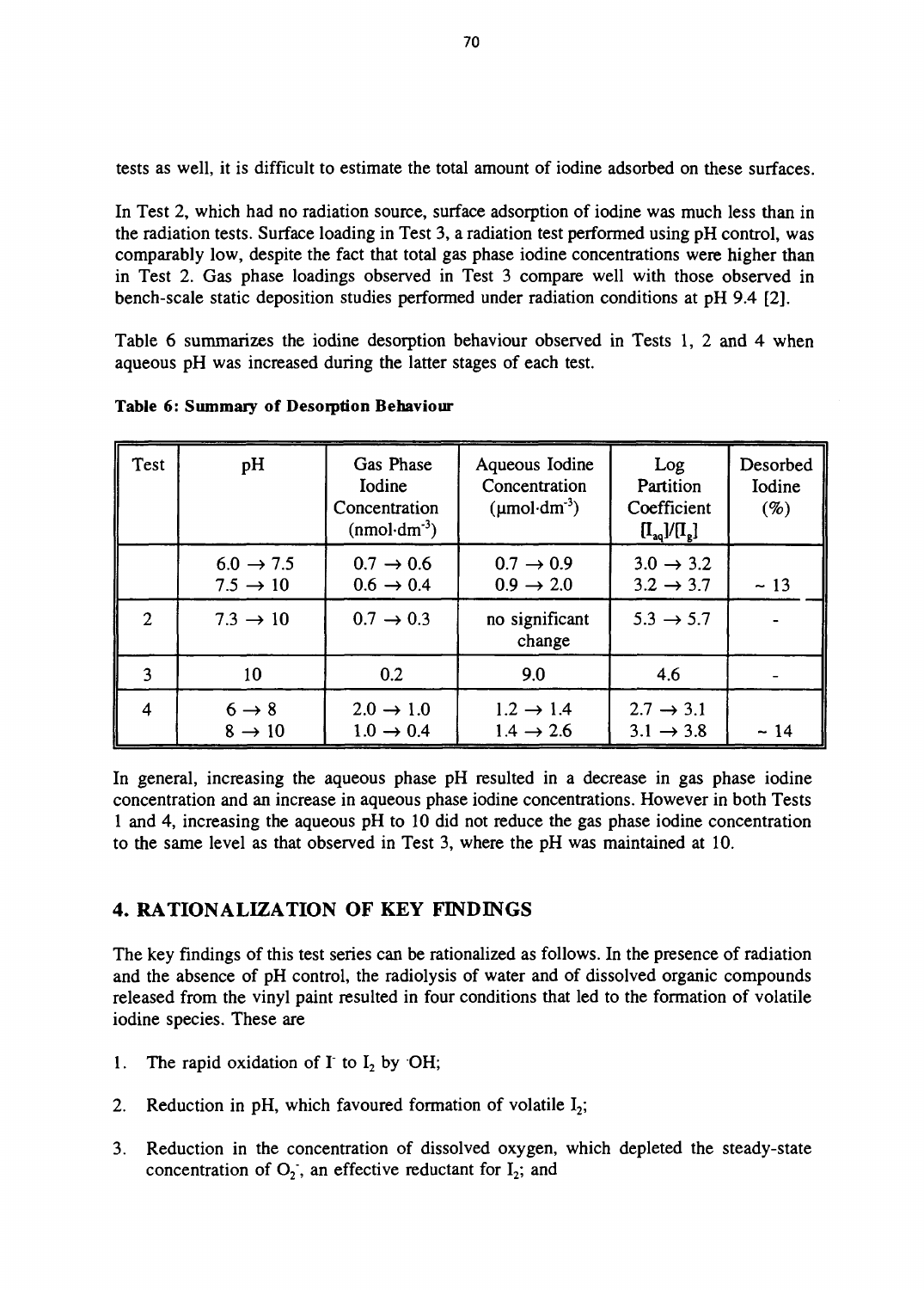4. Formation of organic radical intermediates in solution, which reacted with  $I_2$  to form volatile organic iodides.

Conditions 1 to 3 contributed most significantly to the increase in iodine volatility under radiation conditions. This was demonstrated by the low iodine volatility exhibited in Test 2, which was performed in the absence of radiation, as well as in Test 3, where maintaining a high pH resulted in low iodine volatility, even when the concentration of organic compounds in the aqueous phase was significant.

### **4.1 Effect of Radiation**

#### **Radiolytic Formation of L**

The oxidation of iodide by OH $\cdot$  is the predominant mechanism for formation of  $I_2$  in aqueous solution under radiation conditions.

| $I + OH \rightarrow I + OH$ |  |  |  |  |  |  |  |  |  |
|-----------------------------|--|--|--|--|--|--|--|--|--|
|-----------------------------|--|--|--|--|--|--|--|--|--|

|  | $I \cdot + I = I_2$ |  |  |
|--|---------------------|--|--|
|  |                     |  |  |

$$
2I_2^{\cdot} \rightarrow I_3 + I^{\cdot} \tag{3}
$$

$$
\mathbf{I}_3 = \mathbf{I}_2 + \mathbf{I} \tag{4}
$$

The reaction is fast, with the rate-determining step (1) having a rate constant of 9.6 x  $10^9$ mol dm<sup>-3</sup> $\cdot$ s<sup>-1</sup> [5]. This is several orders of magnitude higher than the rate constants for thermal oxidation of iodine by peroxide or oxygen  $[6]$ .  $I_2$  is volatile, as are many organic iodides that are formed in the aqueous phase primarily by reaction of  $I_2$ , or its hydrolysis products, with organic compounds and radicals [10]. Therefore, the overall effect of radiation is that it increases the rate of formation of volatile iodine species. This is demonstrated in the RTF tests by the much higher gas phase iodine concentrations that were attained in the radiation tests, as compared to the non-radiation test (Test 2).

#### **Radiolvsis of Organic Impurities**

Studies performed on the radiolysis of MEK have established that in the presence of oxygen, decomposition occurs by reaction of an organic radical with oxygen [6].

|  |  |  | $CH_3CH_2COCH_3 + OH \rightarrow CH_3CHCOCH_3 + H_2O$ |  | (5) |
|--|--|--|-------------------------------------------------------|--|-----|
|--|--|--|-------------------------------------------------------|--|-----|

$$
CH_3CHCOCH_3 \cdot + O_2 \rightarrow CH_3CHO_2COCH_3 \cdot \tag{6}
$$

$$
CH3CHO2COCH3 \rightarrow products (CH3COOH, HCOOH, CO2)
$$
 (7)

Reactions (5) to (7) account for the decrease in aqueous pH and in dissolved oxygen concentrations observed in each radiation test after MEK addition. Because the steady-state concentration of  $I_2$  is expected to be higher at low pH and dissolved oxygen concentration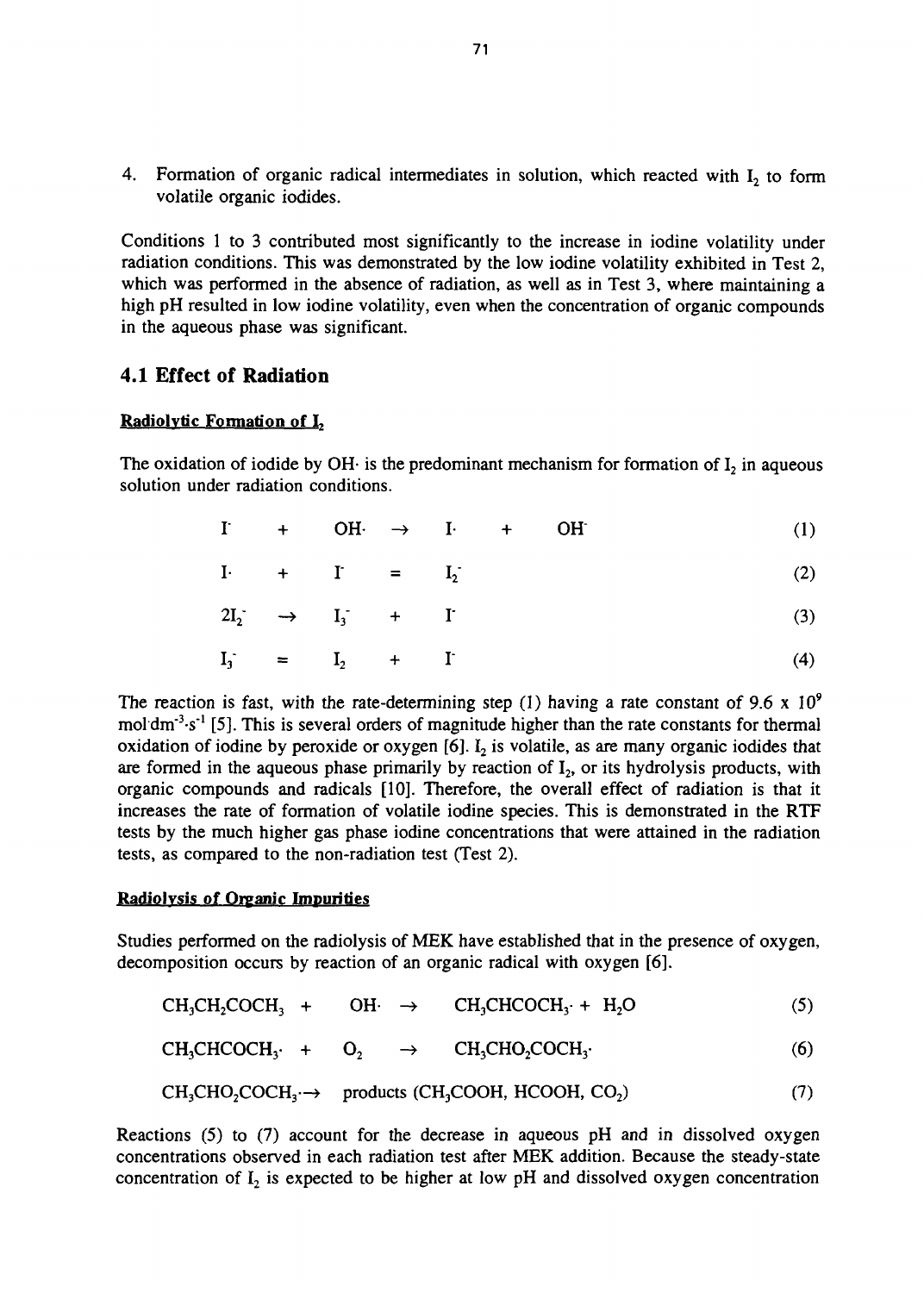(Section 4.2) and because an increased concentration of  $I_2$ , organics and organic radicals favour formation of organic iodides, these changes ultimately lead to higher gas phase iodine concentrations.

There are several possible sources of water-soluble organic impurities in the vinyl paint formulation which was used to coat the interior of the main vessel. These include methyl isobutyl ketone (MIBK), xylene, ethyl 3-ethoxy propionate, and tricresyl phosphate, which are used as thinners and radical inhibitors, and methyl ethyl ketone and toluene, which comprise the solvent system for paint application [7]. High-performance liquid chromatography and gas chromatography analyses for Tests 1 to 4 confirmed that a variety of organic impurities were present in the aqueous phase in each test. It can be inferred that these organic impurities originated from dissolution of solvents from within the paint, and that they did not result solely from solvent residues on the paint surface. This inference can be made because the vessel surface was washed repeatedly prior to the initiation of each test, and because organic concentrations and acid production were significantly higher in Test 4 as compared to Test 1, despite the fact that the vessel surface was aged for 12 months prior to test initiation.

The radiolytic decomposition of some of these impurities would likewise explain the pH changes and low dissolved oxygen concentrations observed in Tests 1 and 4 prior to the intentional addition of organic impurities into the aqueous phase. For example, an intermediate-scale study performed in a vinyl-painted, concrete-lined vessel has shown that MIBK, MEK, xylene and toluene are released from paint surfaces in the absence of radiation (Figure 4). Bench-scale and intermediate-scale experiments have also ascertained that, under radiation conditions, MIBK decomposes rapidly to acetone, which undergoes further decomposition to acetaldehyde and formaldehyde, acetic acid, and finally  $CO<sub>2</sub>$  [8,9].

#### Organic Iodide Formation

Formation of substantial quantities of organic iodides were observed in each test. The rate of formation of these species was dependent primarily on the rate of reaction of  $I<sub>2</sub>/HOI$  in the aqueous phase with organic compounds and radicals, and was therefore enhanced by radiation and by low pH values. However, long-term steady-state gas phase organic iodide concentrations observed in Test 2 exceeded those observed in radiation conditions at high pH. This was largely because there was no radiolytic pathway for decomposition of organic iodides under these conditions, and thermal decomposition of organics is comparatively slow at room temperature. Thus, formation of organic iodides by thermal processes alone can have an impact on long-term gas phase iodine concentrations.

Organic iodide concentrations measured in the aqueous phase were often an order of magnitude higher than those measured in the gas phase [Figure 3]. This, along with speciation analysis, confirms that organic iodides, which are more complex and have a higher partition coefficient than CH<sub>3</sub>I (partition coefficient at room temperature is 3), are formed in substantial quantities. A variety of possible mechanisms, including iodination of ketones and phenols, which are formed by radiolysis of toluene and xylene, may account for the presence of these less volatile species.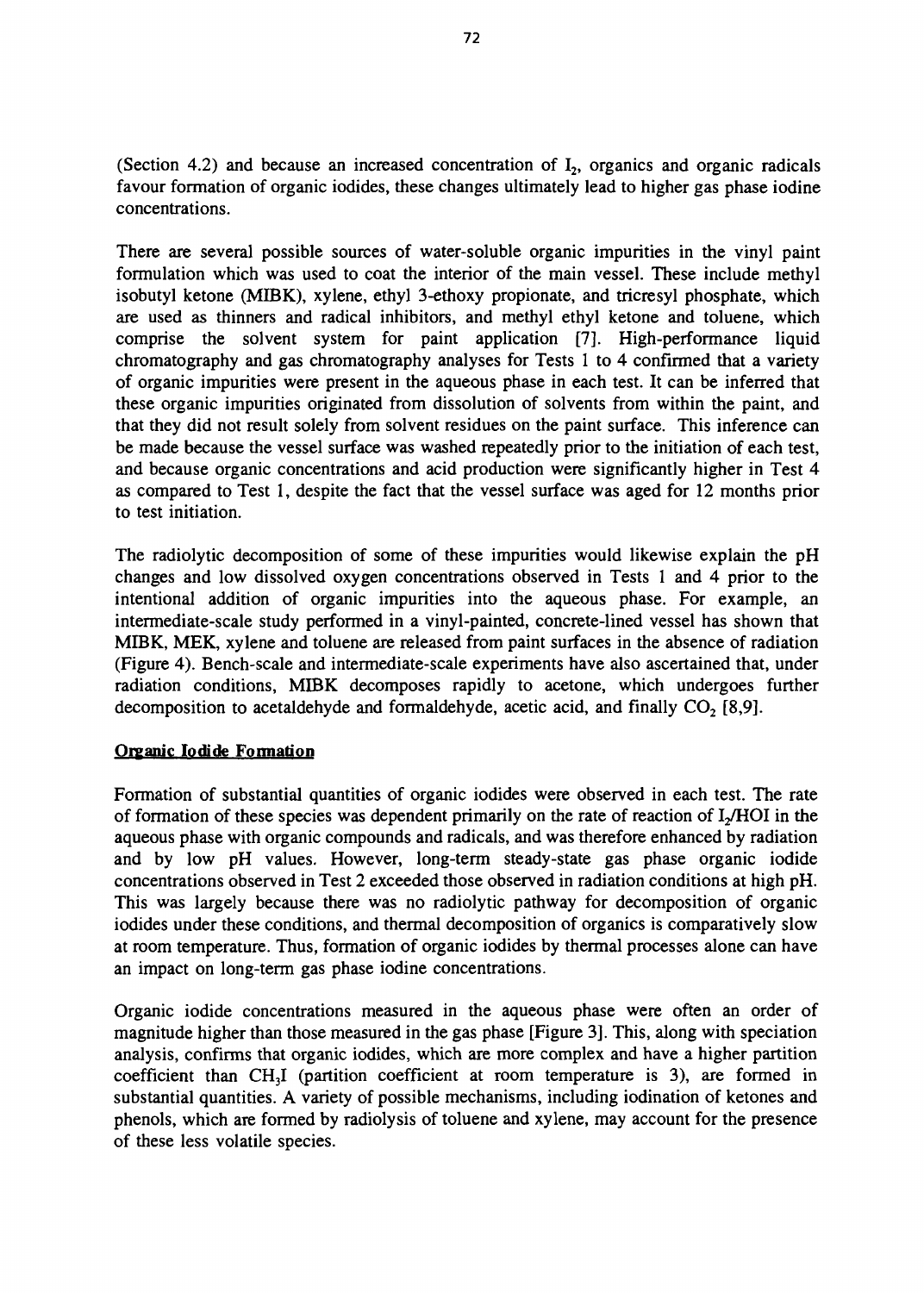#### 4.2 Effect of pH

The effect of pH on iodine volatility is demonstrated by the significant difference in gas phase iodine concentrations observed when pH was controlled at 10 (Test 3) and when pH was uncontrolled (Tests 1 and 4). This effect has been demonstrated in other intermediatescale studies [1,11] and may be rationalized by considering the pH dependence of a number of processes.

The equilibrium concentration of  $I_2$  in irradiated solutions is extremely sensitive to pH. This dependency results from the oxidation-reduction reactions which  $I_2$  and  $I$  undergo with water and its radiolysis products. I<sub>2</sub> may be reduced to I<sup>-</sup> by reaction with  $O_2$ <sup>-</sup> [12], with  $HO_2$ <sup>-</sup> [13], or with OH".

$$
O_2 + I_2 \rightarrow O_2 + I_2 \tag{8}
$$

$$
I_2 + HO_2 \rightarrow IO_2H + I \qquad (9)
$$

$$
IO2H + OH' \rightarrow I' + O2 + H2O (10)
$$
  

$$
I2 + OH' = HOI + I' + H+ (11)
$$

 $O_2$  has a pK<sub>a</sub> of 4.75; therefore, Reaction 8 is pH dependent. Moreover, the general overall rate law [13] for the reduction represented by Reactions 9 and 10 is

$$
-d[I_2]/dt = k[H_2O_2][T]/(k'[H^+]^2 + k''[H^+])
$$
\n(12)

The  $1/[H^+]^2$  dependence at low pH values makes the overall reduction of iodine by this process very dependent upon pH, and is the most important factor in determining the pH dependence of iodine volatility.

The formation and hydrolysis of organic iodides are also pH-dependent processes. Since organic iodides are generally produced by reaction of organic compounds with  $I_2$  or its hydrolysis products, their formation rate is dependent upon the steady-state concentration of I<sub>2</sub>, and, hence, pH. Organic iodide hydrolysis, to form alcohols, and halide elimination, to form alkenes, are also pH-dependent reactions [12].

$$
CH_3I \t\t + OH \t\t \to CH_3OH \t\t + I \t\t (13)
$$

The dramatic difference between iodine volatility observed in Test 3 ( $pH = 10$ ) and Tests 1 and 4 results from a combination of all of these processes.

#### **4.3 Effect of Hydrazine Addition**

Hydrazine is strongly reducing in nature and, as such, might be expected to decrease iodine volatility by reducing  $I_2$  to I, or by decreasing the rate of thermal oxidation of I to  $I_2$  by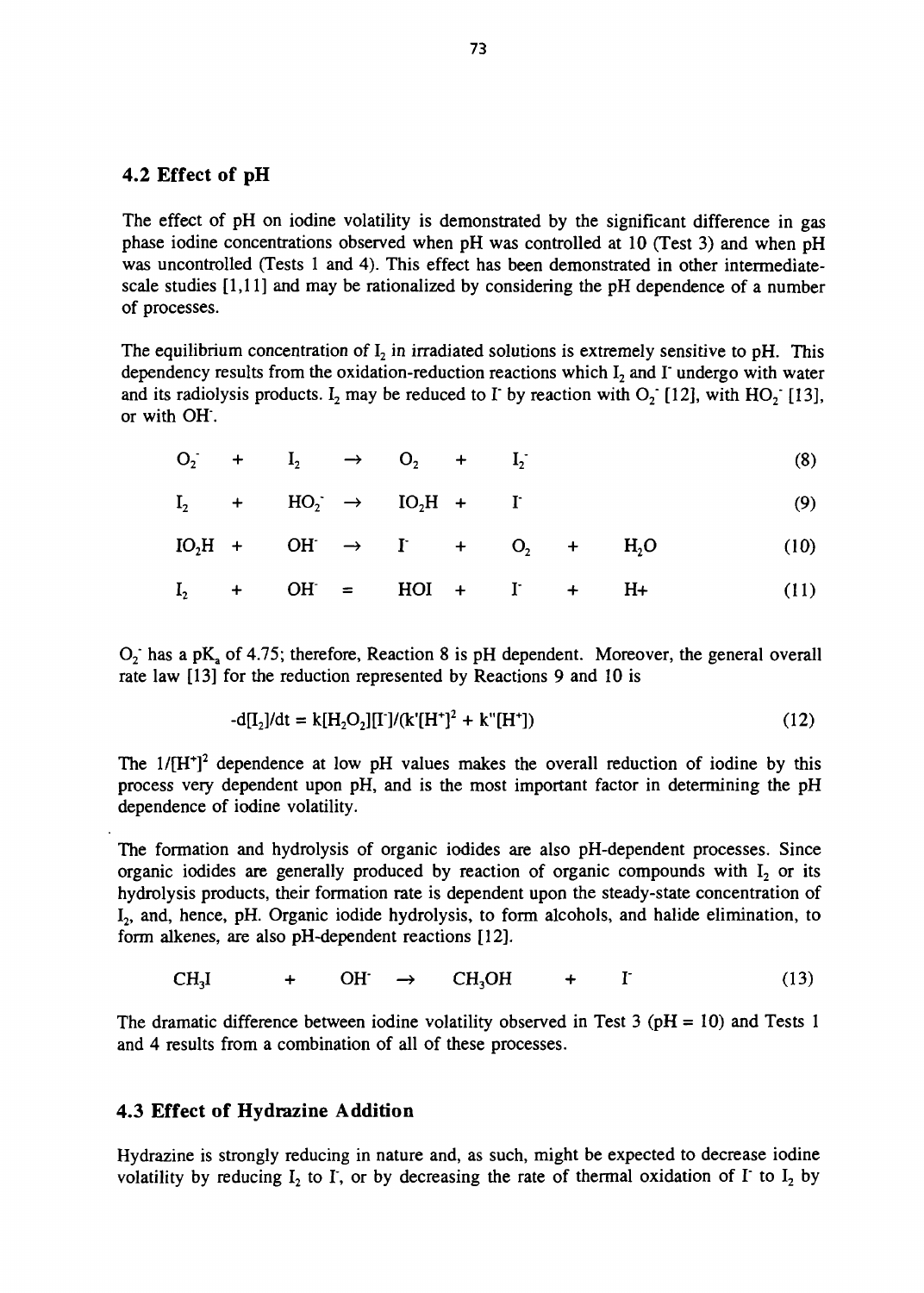depleting dissolved oxygen. In the presence of radiation, however, the addition of hydrazine was generally observed to increase iodine volatility modestly. This behaviour may be attributed in part to a decrease in the steady-state concentration of  $O_2$  (formed by reaction of e- with  $O_2$ ), caused by the consumption of dissolved oxygen by hydrazine. Since  $O_2$  is an effective reductant for  $I_2$ , the depletion of this species results in higher steady-state concentrations of  $I_2$ . Hydrazine is decomposed rapidly by radiation; therefore, the increase in iodine volatility associated with its addition is a transient phenomenon.

#### **4.4 Adsorption of Iodine by Surfaces**

A comparison of the maximum surface loading achieved in each of the four tests shows that gas phase adsorption was higher in Test 4 than in Test 1 and that adsorption in Tests 1 and 4 was significantly greater than that for Tests 2 and 3. This trend is easily rationalized by comparing the observed gas phase iodine concentrations and speciation. Although the chemical nature of iodine species irreversibly retained on painted surfaces has not been established, it is reasonable to assume that, in analogy to solution chemistry, the interaction of iodine species with organic compounds on gas phase surfaces is primarily by reaction with  $I_2$ . Consequently, the amount of iodine irreversibly retained on gas phase surfaces should be a function of the gas phase molecular iodine concentration, which was highest in Tests 1 and 4. The higher aqueous phase surface loading observed in Test 2 is somewhat surprising. However, it may imply that in the presence of radiation, there is appreciable radiolytic destruction of organic iodides on aqueous phase surfaces.

There is considerable evidence that a portion of the iodine on surfaces in contact with the gas phase was reversibly adsorbed. In Tests 1 and 4, increasing the aqueous pH during the latter stages of the test resulted in an increase in the aqueous phase iodine concentration that was considerably greater than could be accounted for by the apparent loss of iodine from the gas phase. Although significant reductions in the gas phase iodine concentrations accompanied pH increases, the gas phase iodine concentrations observed after pH adjustments were still higher than those observed in Test 3 where pH was maintained. This behaviour implies that, as volatile iodine species were repartitioned from the gas phase as a result of their hydrolysis and reduction in the aqueous phase, iodine reversibly adsorbed on the gas phase surfaces (presumably as  $I_2$ ) was desorbed to maintain the equilibrium between the gas phase surfaces and the gas phase. The net effect of increasing aqueous pH was, therefore, to transfer iodine from gas phase surfaces to the aqueous phase, with the total gas phase iodine concentrations remaining relatively unaffected. This interpretation is substantiated by the changes in iodine speciation observed while venting, which increased the fraction of molecular iodine in the gas phase with respect to the organic iodide fraction. In Test 2, where there was minimal gas phase surface adsorption, repartitioning of iodine from the gas to aqueous phase was only partially offset by desorption of iodine from gas phase surfaces. As a result, increasing the aqueous phase pH had a significant impact on the gas phase iodine concentration.

#### 4.5 Evaluation of Mass Transfer

Mass transfer coefficients for Tests 1 to 3 have been previously evaluated by use of a simple analytical model to fit data obtained from post-vent recovery of the gas phase iodine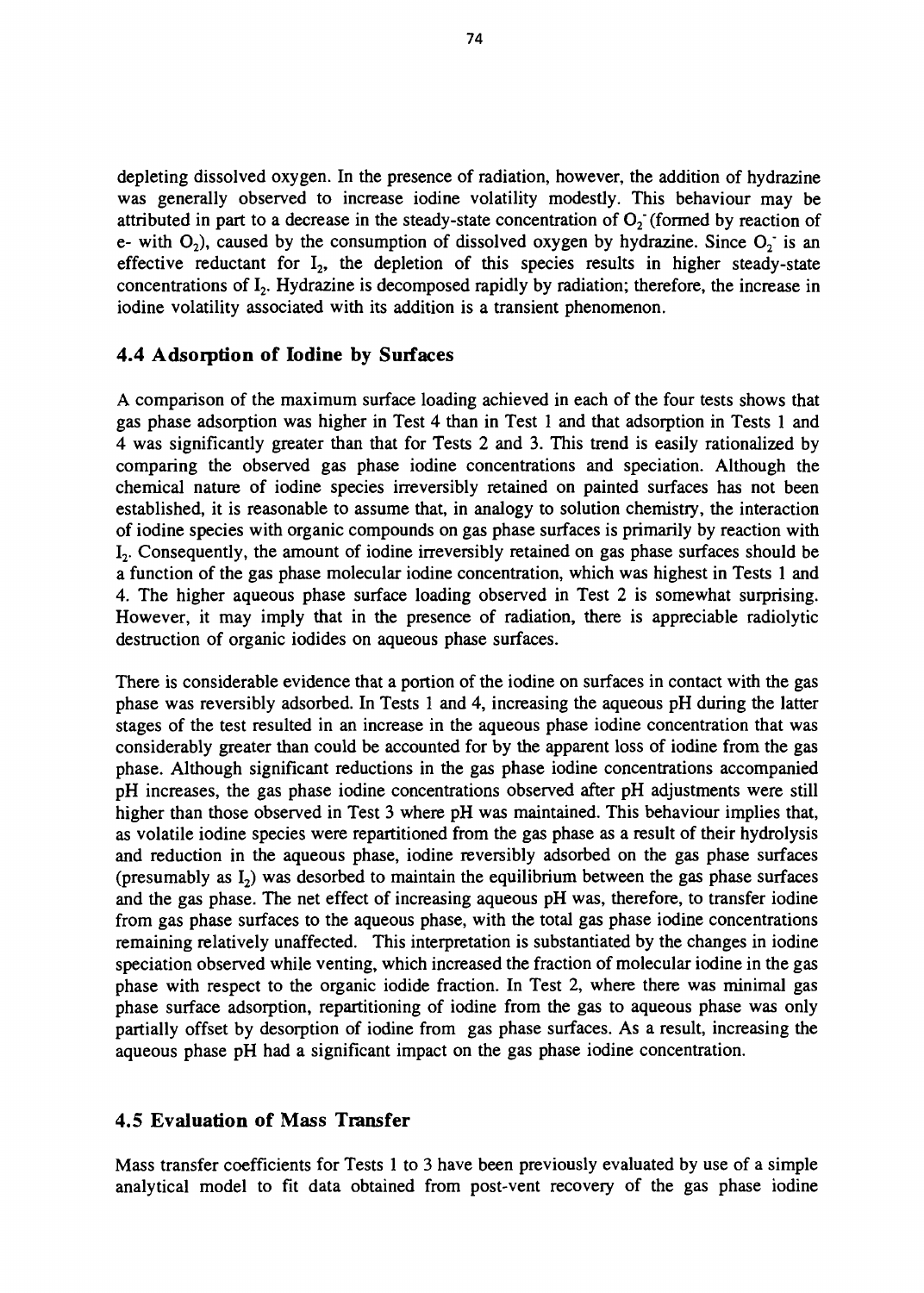concentration [16]. A reasonable fit of the experimental results obtained from the venting in Test 1 was obtained by using a gas phase mass transfer coefficient  $(k_g)$  of 5 x 10<sup>-3</sup> dm·s<sup>-1</sup>. This is similar to the value obtained from analysis of experimental results from other RTF tests, and is, therefore, viewed as the best available estimate.

An estimate of the lower limit for the gas phase mass transfer coefficient and the deposition velocity for adsorption of iodine in the gas phase may also be obtained from the rate of loss of iodine from the gas and aqueous phase for Tests 1 and Test 4. An examination of data from these tests show that iodine behaviour during the period prior to initiation of venting was very similar. In both cases, the gas phase iodine concentration increased rapidly to a maximum, and then decreased slowly until the direct vent was initiated. The aqueous iodine concentration showed an initial rapid decrease, followed by a slower decrease after the maximum gas phase concentration was attained. The calculated first-order rate constant for loss of iodine from the aqueous phase during this period was similar in both tests  $(1 \times 10^{-5} \text{ s}^{-1} \text{ in Test 1 and } 8.6 \times 10^{-6} \text{ s}^{-1} \text{ in Test 4}).$ 

From the mass transfer relationships (16,17) and the calculated first-order rate of total loss of iodine from the aqueous phase and of  $I_2$  from the gas phase, a value for  $k_{ads}$ , the rate constant for adsorption of iodine on the gas phase surfaces, can be obtained. This derivation assumes that the overall mass transfer rate  $(k<sub>t</sub>)$  was fast compared with adsorption in the gas phase and that the loss of iodine in the aqueous phase is represented only by loss of  $I_2$  in the gas phase. The assumption is reasonable because iodine behaviour in the gas and aqueous phases was apparently "coupled" during this time, and because losses of iodine to the aqueous phase surfaces were minimal when compared to those in contact with the gas phase.

From the following relationships

$$
\frac{dC_1}{dt} = k_t \frac{A_1}{V_1} (HC_g - C_1) = k_{obs} [C_1]
$$
\n(14)

$$
\frac{dC_g}{dt} = k_t \frac{A_l}{V_g} (C_l - HC_g) - k_{ads} [C_g] = k_{obs} [C_g]
$$
\n(15)

where

|         | $C_{g}$ = concentration of molecular iodine in the gas phase |
|---------|--------------------------------------------------------------|
| $C_1 =$ | concentration of molecular iodine in the liquid phase        |
|         | $k_{i}$ = overall mass transfer coefficient                  |
| $H =$   | partition coefficient of $I_2$ (= 80 at 25 <sup>o</sup> C)   |
| $A_1 =$ | area of the liquid gas interface = $37 \text{ dm}^2$         |
| $V_1 =$ | volume of liquid phase = $25 \text{ dm}^3$                   |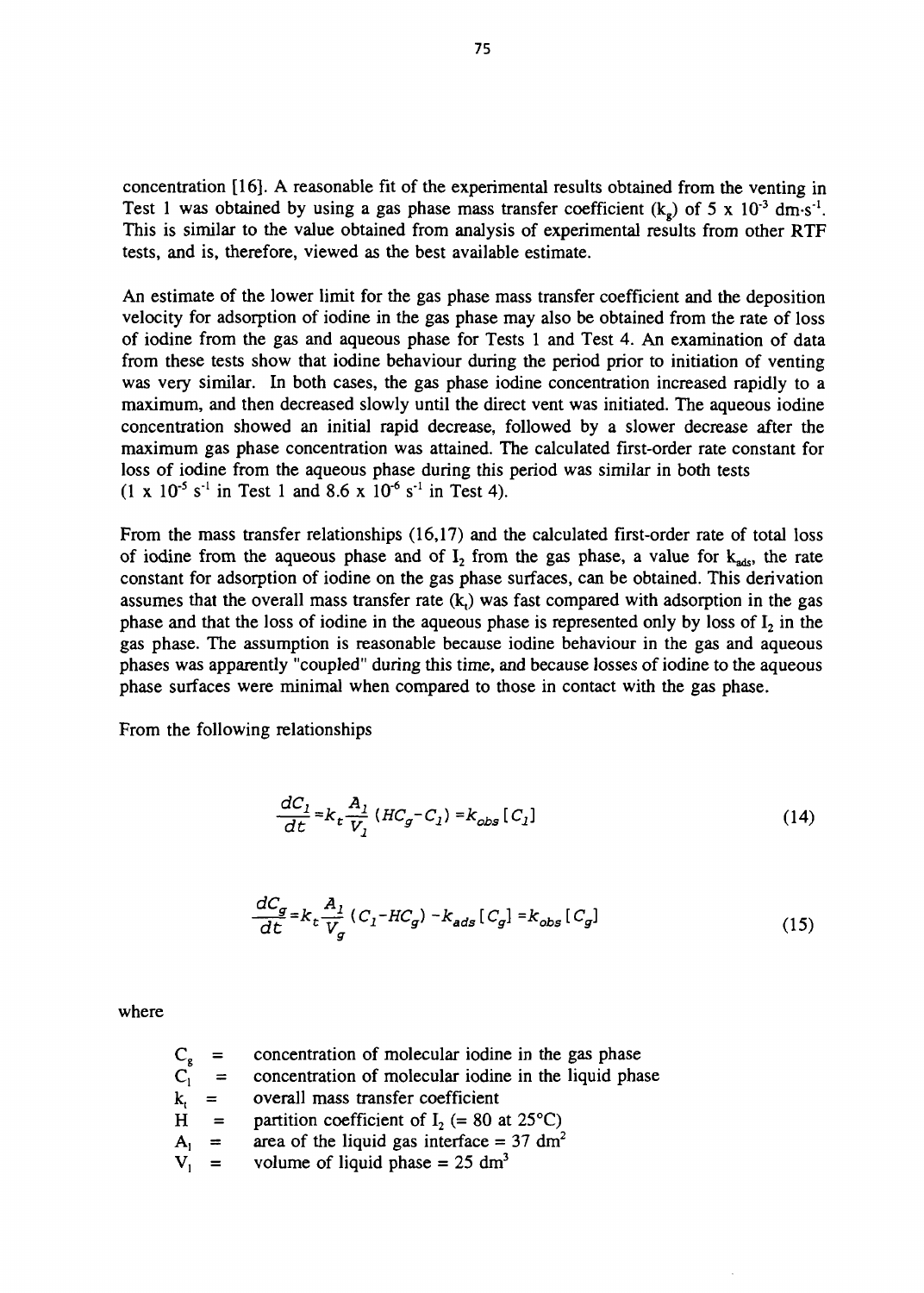$V_g$  = volume of gas phase = 315 dm<sup>3</sup>  $k_{obs}$  =<br> $k'_{obs}$  =  $=$  1 x 10<sup>-5</sup> s<sup>-1</sup> rate constant for loss of [I] in the aqueous phase  $k'_{obs} = 7 \times 10^{-6}$  s<sup>-1</sup> rate constant for loss of [I] in the gas phase

k<sub>ads</sub> is calculated to be

$$
k_{ads} = 6 \times 10^{-5} \text{ s}^{-1}.
$$

This can be converted to a deposition velocity by the relationship

$$
k_{ads} = k_{dep} \frac{A_{gw}}{V_g} \tag{16}
$$

where  $A_{\text{ew}}$  is the area of the gas phase surfaces (220 dm<sup>2</sup>)

which gives

$$
k_{dep} = 9.3 \times 10^{-5} \text{ dm} \cdot \text{s}^{-1}.
$$

This is within the range of initial deposition velocities reported by Rosenberg for vinyl painted surfaces [15].

An estimate of the minimum value for the overall mass transfer coefficient,  $k_t$  may also be obtained, and by using the value of  $1.5 \times 10^{-4}$  dm·s<sup>-1</sup> for the liquid phase mass transfer coefficient k<sub>1</sub>, which was previously determined [16] from analysis of  $O_2$  mass transfer, a value of  $k_{e}$ , the gas phase mass transfer coefficient, may be determined. Using these values and the equations

$$
k_{obs} = k_c \frac{A_l}{V_l} \tag{17}
$$

$$
\frac{1}{k_t} = \frac{H}{k_g} + \frac{1}{k_l} \tag{18}
$$

k<sub>t</sub> and k<sub>g</sub> are calculated to be 8 x 10<sup>-6</sup> dm·s<sup>-1</sup> and 7 x 10<sup>-4</sup> dm·s<sup>-1</sup>, respectively.

The limiting value for  $k<sub>t</sub>$ , calculated from the loss of iodine from the aqueous phase as a result of deposition on gas phase surfaces, is considerably less than the overall mass transfer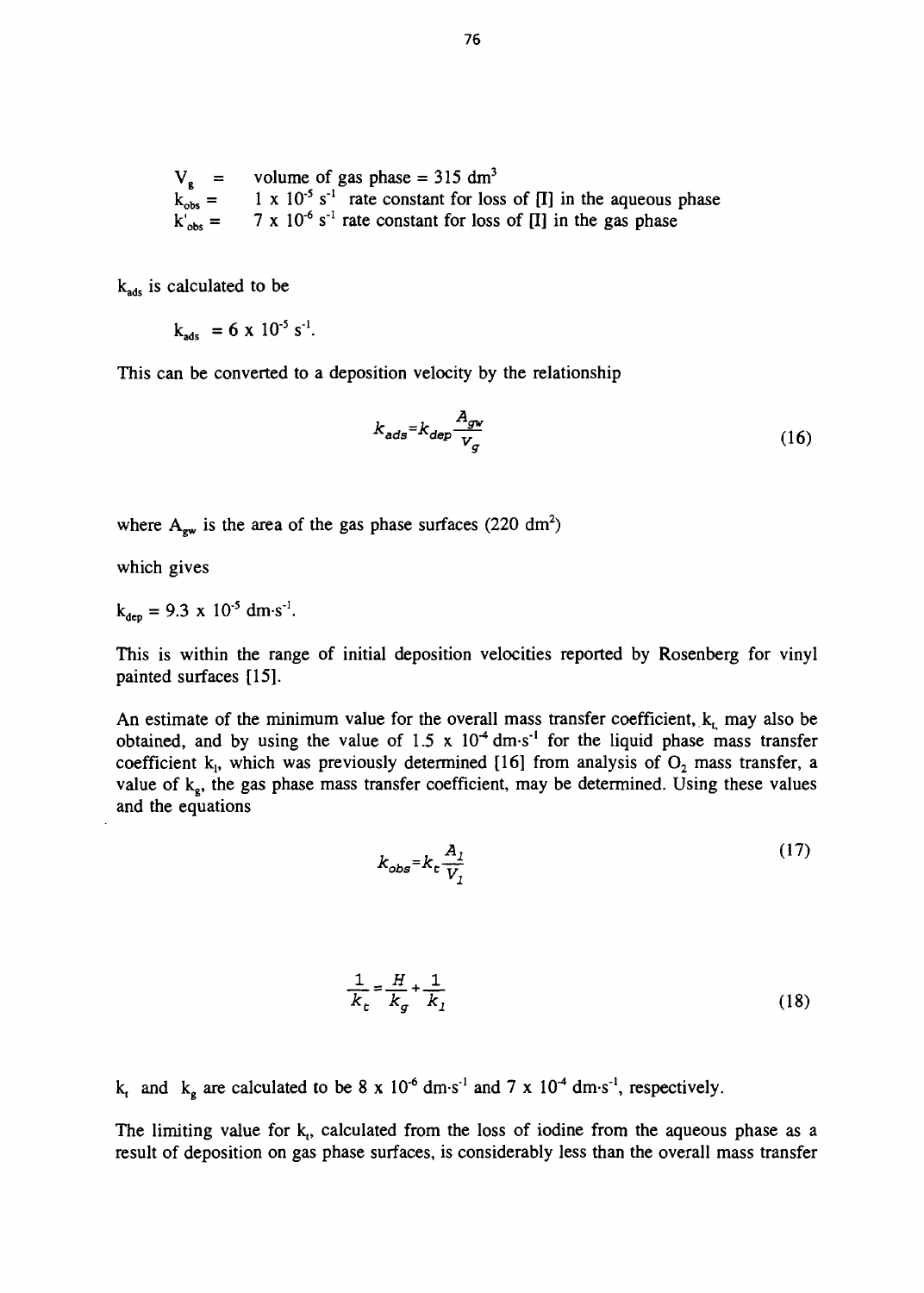rate calculated from other RTF data ( $\approx$ 1.5 x 10<sup>-4</sup> dm·s<sup>-1</sup>) [17]. This indicates that the rate of adsorption onto surfaces in contact with the gas phase is not limited by the overall mass transfer rate. It should also be noted that the value for gas phase mass transfer derived here is greater than the calculated deposition velocity for Tests 1 and 4. This implies that deposition is not limited by the rate of gas phase mass transfer, and is, therefore, presumably limited by the rate of chemical reaction on the surface.

# 5. SUMMARY

The results of this test series confirmed a number of observations made in the Phase 1 experimental program regarding the effects of radiation, organic impurities and pH on iodine volatility. It has also provided additional chemical information regarding organic-based containment paints, and physical information regarding surface deposition, and gas phase mass transfer. The key findings of this program may be summarized as follows:

- 1. Iodine volatility in the presence of radiation is strongly dependent upon aqueous pH.
- 2. Vinyl surfaces exposed to iodine in the gas phase act as effective "sinks" for iodine.
- 3. In the presence of radiation, organics originating from the vinyl surfaces undergo oxidative degradation to form organic acids. This radiolytic process has an adverse effect on iodine volatility.
- 4. Iodine is strongly retained on vinyl surfaces, and the deposition rate appears to be slower than the rate of mass transfer in the gas phase.

Although most of these findings are easily rationalized, the effect of pH on iodine volatility is the only phenomenon that is mechanistically understood. Adsorption of iodine on painted surfaces has been studied to some extent, but the rate of adsorption as a function of gas phase iodine concentrations has not been examined and desorption behaviour for most paints is not well established. The mechanism and rate of release of solvents from polymers is also not known. The radiolytic degradation products of methyl isobutyl ketone, ethanol and other common paint solvents would be expected to be similar to those observed for MEK. Therefore, detailed mechanistic studies of the radiolysis of MEK may provide enough information to model their radiolytic behaviour. The rate of their release into the aqueous phase, however, can only be obtained by examining the containment paints themselves. As such, studies of the release of solvents from containment surfaces are needed to quantify their influence on iodine volatility.

### 6. REFERENCES

[1] Kupferschmidt, W.C.H., Buttazoni, J.B., Melnyk, A.J., Portman, R., and Sanipelli, G.G. "The Effects of Zinc Primer Surfaces on Iodine Behaviour Within Containment", in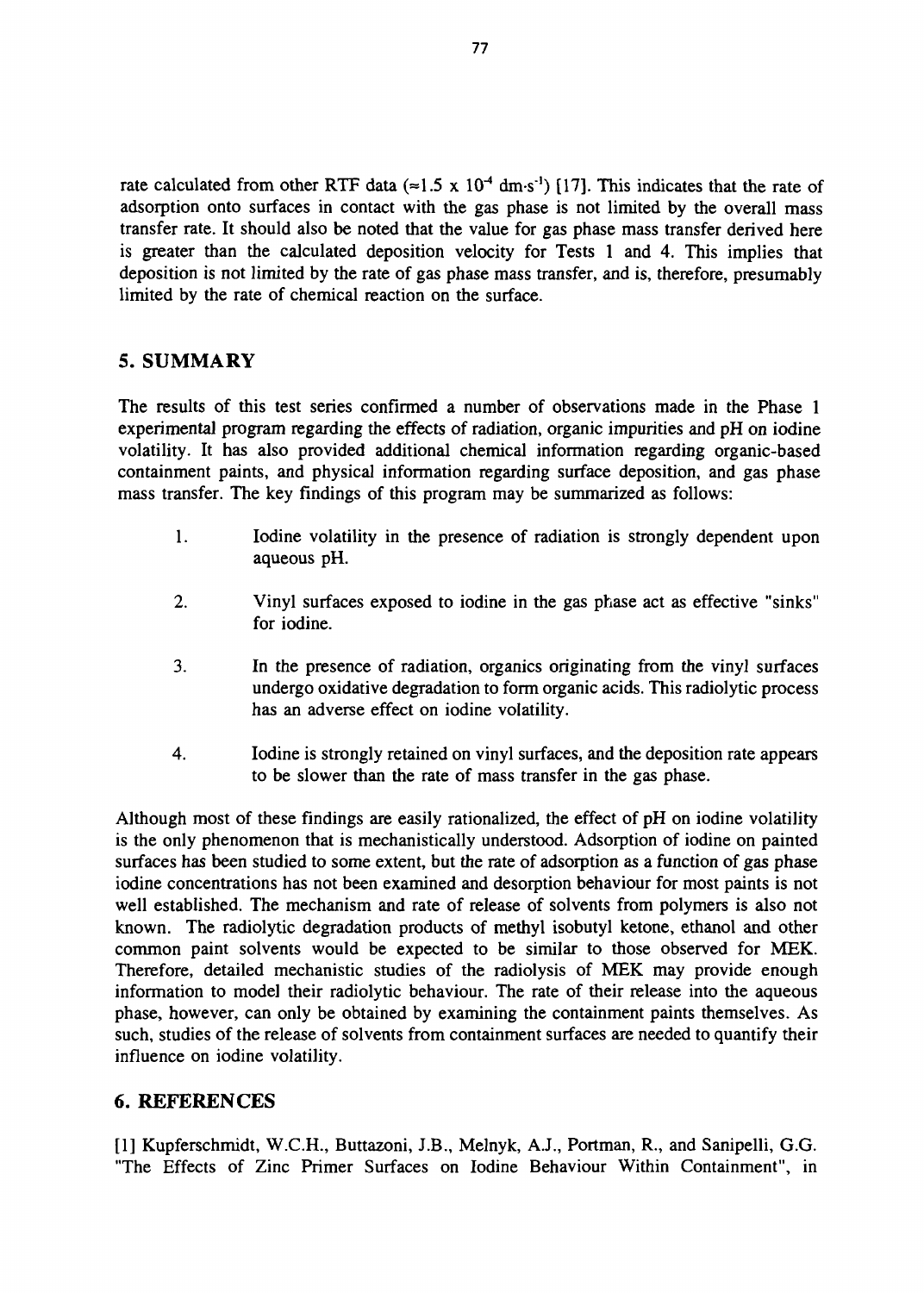Proceedings of the Third CSNI Workshop on Iodine Chemistry in Reactor Safety, Tokaimura, Japan, 1991 September.

[2] Kupferschmidt, W.C.H., Buttazoni, J.B., Evans, G.J., Ford, B.L., Palson, A.S., Portman, R. and Sanipelli, G.G. "Iodine Chemistry in the Presence of Vinyl Surfaces", in Proceedings of the Third CSNI Workshop on Iodine Chemistry in Reactor Safety, Tokai-mura, 1991 September.

[3] Portman, R., Kupferschmidt, W.C.H., Melnyk, A.J., Evans, G.J.. "An Automated Device to Determine Airborne Radioiodine Concentrations", AECL Report, RC-532 (1991).

[4] Evans, G.J., Palson, A.S., "ACE Bench Scale Studies of Iodine Volatility and Interaction with Epoxy Painted Surfaces", in Proceedings of the Third CSNI Workshop on Iodine Chemistry in Reactor Safety, Tokai-mura, Japan, 1991 September.

[5] Lin, C.-C. J. Inorg. Nucl. Chem. 42, 1101 (1980).

[6] Wren, J.C., Sagert, N.H. and Sims, H.E. "Modelling of Iodine Chemistry: The LIRIC Database", in Proceedings of the Third CSNI Workshop on Iodine Chemistry in Reactor Safety, Tokai-muri, Japan, 1991 September.

[7] Material Safety Data Sheet #ZE073401 for International GTA-450 Thinners by International Paints Canada Ltd.

[8] Wren, J.C., Ball, J.M., Glowa, G.A. and Sanipelli, G.G. "The Interaction of Iodine with Organic Material in Containment", Proceedings of the Fourth CSNI Workshop on Iodine Chemistry in Reactor Safety, Wurenlingen, Switzerland, 1996 June.

[9] Zegota, H., Schuchmann, M.N., Schulz. D. and Von Sonntag, C.Z. Naturforch., 41b, 1015-22 (1986).

[10] Wren, J.C., Paquette, J., Wren, D.J. and Sanipelli, G.G. "The Formation and Volatility of Organic Iodides", Proceedings of the Specialists' Workshop on Iodine Chemistry in Reactor Safety, Harwell, AERE R11974 (1985).

[11] Ball, J.M., Wren, J.C., Portman, R. and Sanipelli, G.G. "Iodine Volatility in Containment: The Role of Organic Surfaces", Presented at the 3rd International Conference on Containment Design and Operation, Oct 19-21, 1994, Toronto, Ontario.

[12] Schwarz, H.A., Bielski, B.H.J. "Reactions of  $HO<sub>2</sub>$  and  $O<sub>2</sub>$ " with Iodine and Bromine and the I<sub>2</sub> and I Atom Reduction Potentials." J. Phys. Chem. 90 1145 (1986).

[13] Ball, J.M., Hnatiw, J.B. and Sims, H.E. "The Reduction of  $I_2$  by  $H_2O_2$  in Aqueous Solution", in Proceedings of the Fourth CSNI Workshop on Iodine Chemistry In Reactor Safety, Wurenlingen, Switzerland, 1996 June.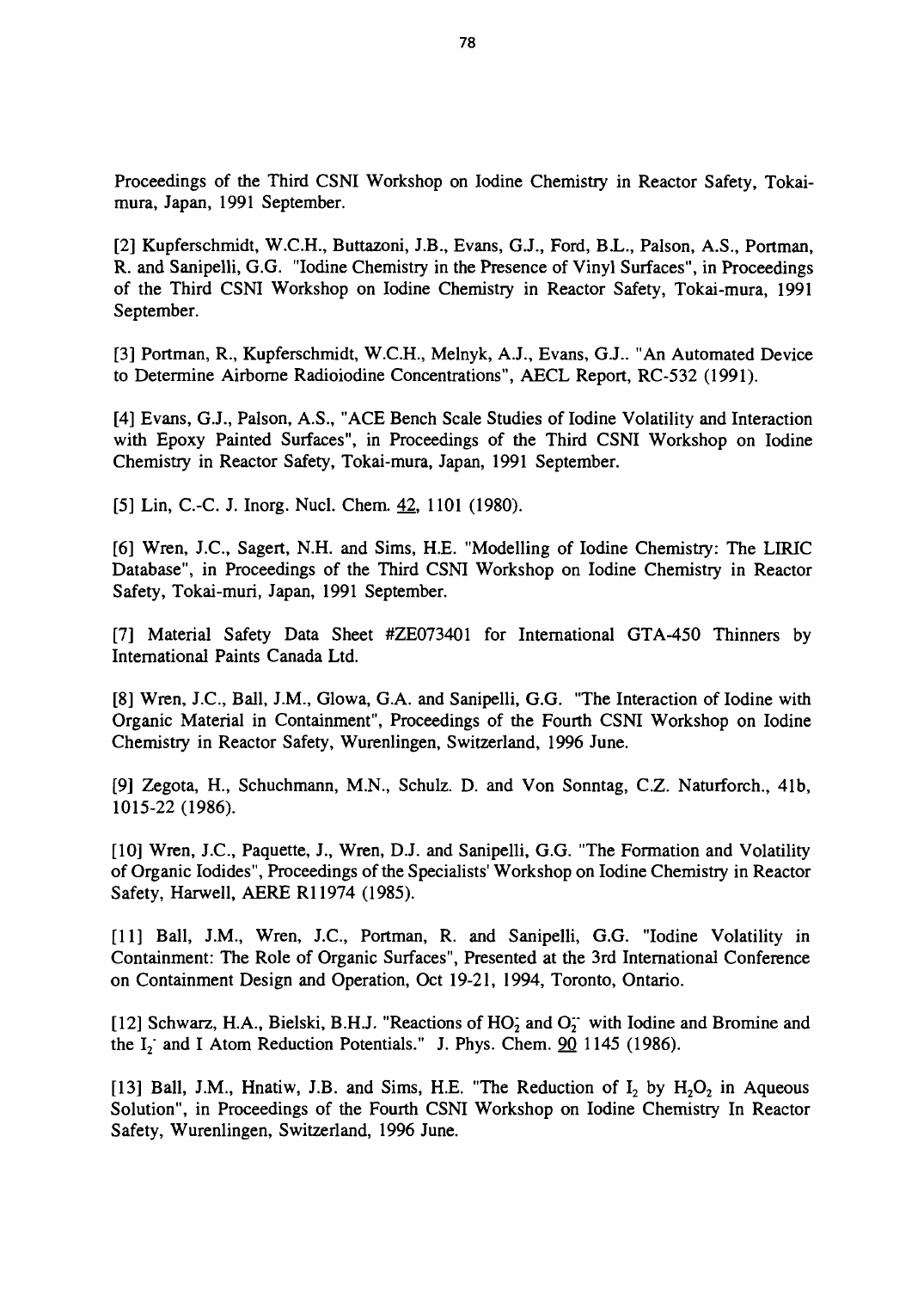[14] Pine, S.H., Hendrickson, J.B., Cram, D.J., Hammond, G.S. *Organic Chemistry.* McGraw-Hill (1980).

[15] Rosenberg, H.S., Genco, J.M. and Morrison, D.L. "Fission Product Deposition and its Enhancement Under Reactor Accident Conditions: Deposition on Containment-System Surfaces", Batelle Memorial Institute Report, BMI-1865, Columbus, OH. (1969).

[16] Evans, G.J., "Analysis of Results from the Radioiodine Test Facility (RTF): Evaluating Mass Transfer in the RTF". COG Report COG-93-490 (1993).

[17] Kupferschmidt, W.C.H., Melnyk, A.J., Portman, R., Sanipelli, G.G., "A Description of the Radioiodine Test Facility (RTF) and Results of the Initial RTF Full-System Tests", in Proceedings of the Second CSNI Workshop on Iodine Chemistry in Reactor Safety (A. C. Vikis, ed.), Atomic Energy of Canada Limited Report AECL-9923 (1989).

# 7. ACKNOWLEDGEMENTS

The authors would like to thank G.A. Glowa and P. Driver for reviewing this document. This work was funded jointly by AECL, Ontario Hydro, Hydro Quebec and the New Brunswick Electric Commission under the CANDU Owners Group (COG) program, Working Party 06.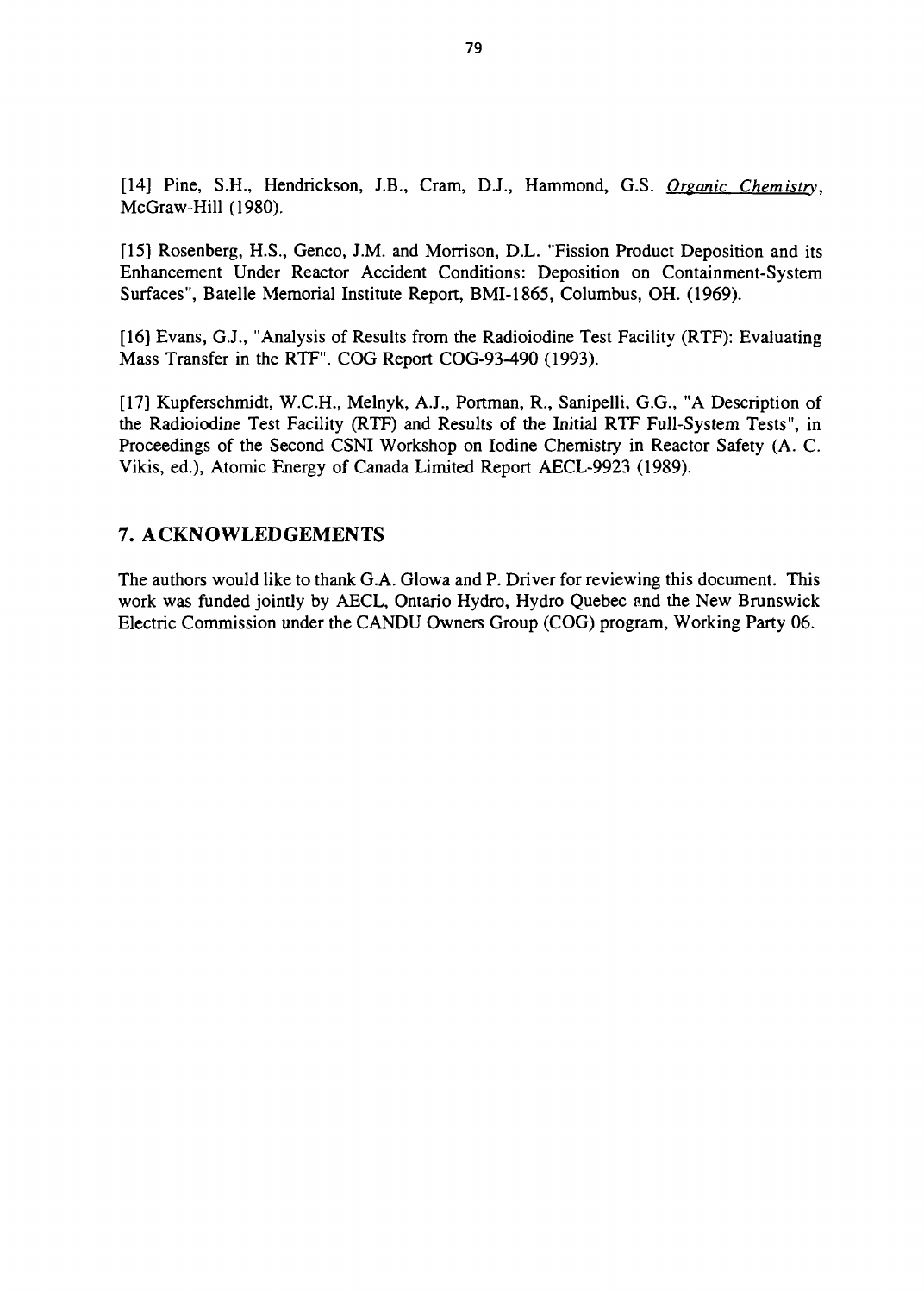

**Figure 1. Schematic of Radioiodine Test Facility**



**Figure 2. Total gas phase iodine concentrations for Tests 1-4 (initial 20 hours)**